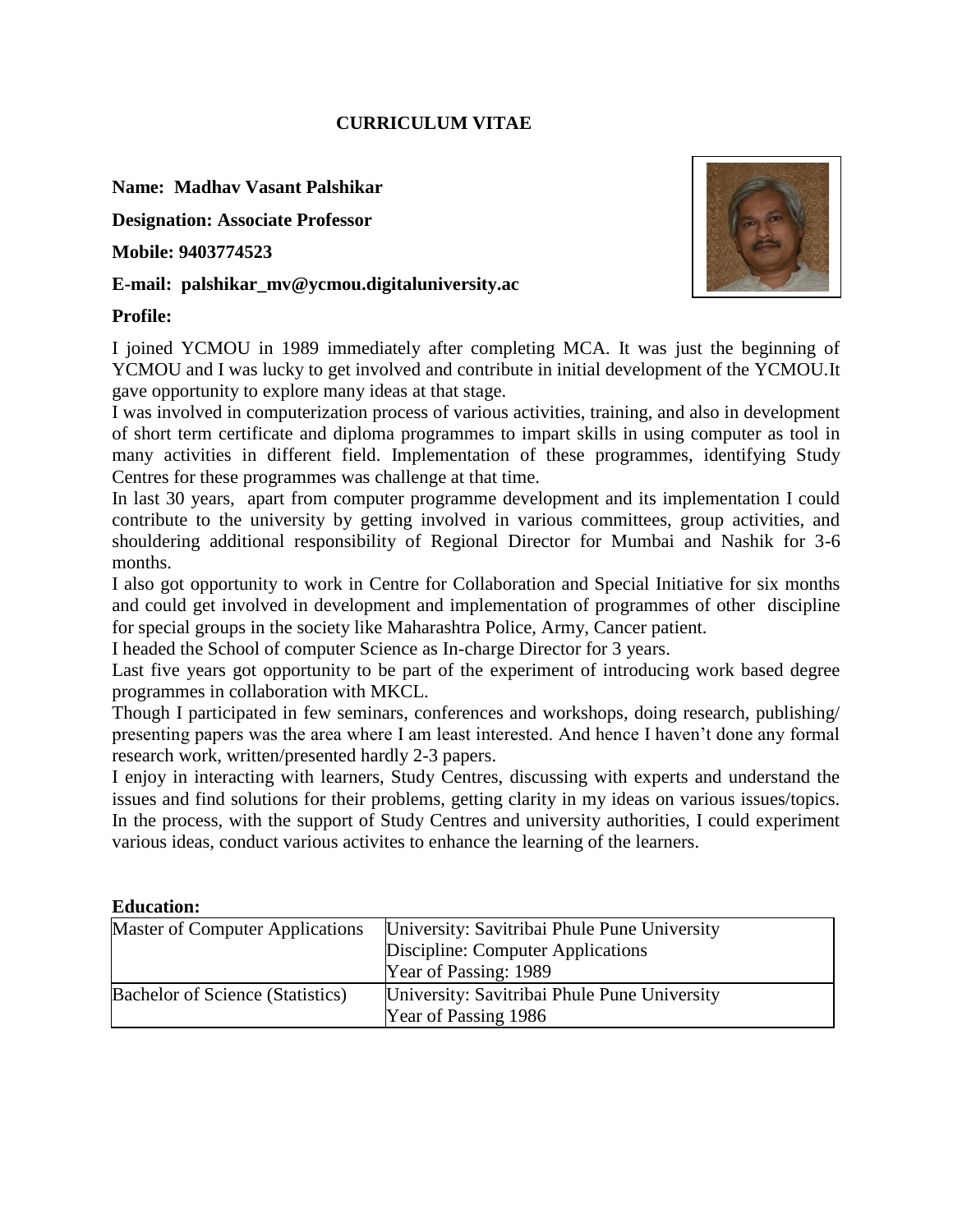# **Work Experience:**

|                                                                                                      | Name of the                    | Duration |              |             | <b>Responsibilities Performed</b>                                                                                                                                                                                                                                                                                                                                                                                                |
|------------------------------------------------------------------------------------------------------|--------------------------------|----------|--------------|-------------|----------------------------------------------------------------------------------------------------------------------------------------------------------------------------------------------------------------------------------------------------------------------------------------------------------------------------------------------------------------------------------------------------------------------------------|
| Position held                                                                                        | Organization or<br>Institution | From     | To           | Years       |                                                                                                                                                                                                                                                                                                                                                                                                                                  |
| Assistant Professor,<br>School of Computer<br>Science                                                | YCMOU, Nashik                  | 1989     | 2007         |             | 18 years Participation in policy making,<br>Design, development and<br>implementation of certificate<br>and diploma programmes,<br>Computerization and Training<br>and supporting many activities<br>in different areas in YCMOU                                                                                                                                                                                                 |
| Associate Professor,<br>School of Computer<br>Science                                                | YCMOU, Nashik                  | 2007     | 2013         | 6 years     | Policy Making, Academic<br>administration of the<br>programmes, Supporting<br>Implementation of the<br>programmes, Supporting<br>Evaluation and Examination.<br>Written Books for YCMOU,<br>units; Edited books for<br>YCMOU                                                                                                                                                                                                     |
| Associate Processor,<br>Centre for<br>Collaboration and<br>Special Initiative                        | <b>YCMOU</b>                   | 2013     | 2015         | 2 years     | Development and<br>Implementation of certificate,<br>diploma and degree<br>programmes, Implementation<br>of programmes for<br>Maharashtra Police,<br>Organizing web radio lectures                                                                                                                                                                                                                                               |
| Associate Professor,<br>School of Computer<br>Science                                                | <b>YCMOU</b>                   | 2015     | Till<br>date |             | Policy Making, Academic<br>administration of the<br>programmes, Supporting<br>Implementation of the<br>programmes, Supporting<br>Evaluation and Examination.<br>Revision of the degree<br>programmes to CBCS pattern,<br>Editing books for YCMOU<br>Developing and Implementing<br>Work based degree programme<br>in collaboration with MKCL,<br>Managing activities at Work<br>Lab in YCMOU for work<br>based degree programmes |
| In-charge Director,<br>Associate Processor,<br>Centre for<br>Collaboration and<br>Special Initiative | <b>YCMOU</b>                   | 2014     | 2015         | 6<br>months | Implementation of certificate,<br>diploma and degree<br>programmes for special groups<br>of the society. Handing over                                                                                                                                                                                                                                                                                                            |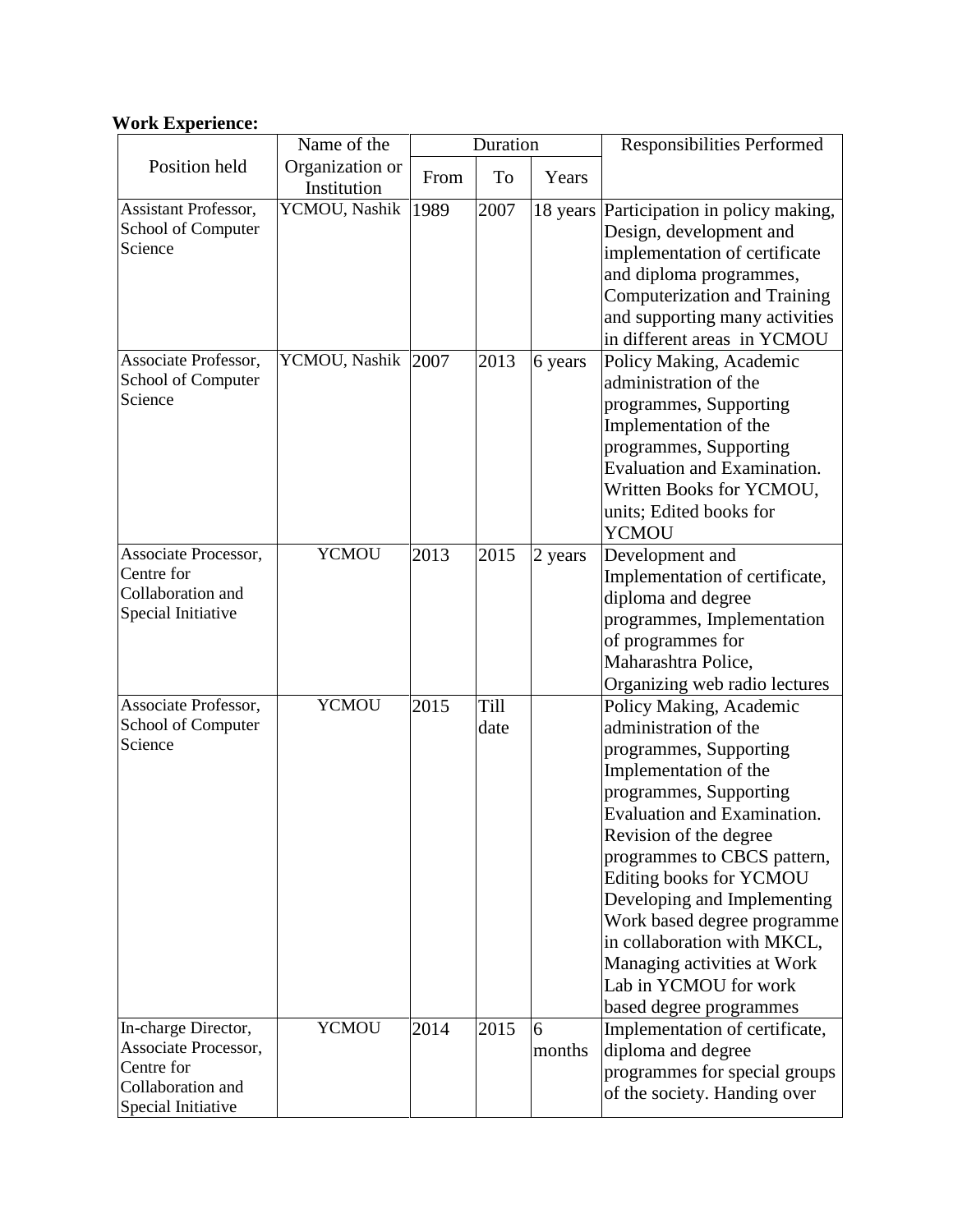|                                                                        |              |      |      |             | the programmes to the<br>respective Schools as per the<br>discipline.                                                                                                                                        |
|------------------------------------------------------------------------|--------------|------|------|-------------|--------------------------------------------------------------------------------------------------------------------------------------------------------------------------------------------------------------|
| In-charge Director,<br>School of Computer<br>Science                   | <b>YCMOU</b> | 2015 | 2018 | 3 years     | Restructuring of degree<br>programmes in CBCS pattern,<br>Design and Development of<br>new syllabus and study<br>material; Refining the process<br>of work based degree<br>programmes based on<br>experience |
| Regional Director,<br>Mumbai Regional<br>Centre (Additional<br>Charge) | <b>YCMOU</b> | 1994 | 1994 | 6<br>months | Various activities regarding<br>implementing YCMOU<br>programmes in Mumbai<br>Region. Solving the issues of<br><b>Study Centres and Learners</b>                                                             |
| Regional Director,<br>Nashik Regional<br>Centre (Additional<br>Charge) | <b>YCMOU</b> |      |      | 3<br>months | Various activities regarding<br>implementing YCMOU<br>programmes in Nashik Region                                                                                                                            |

## **International Assignments:**

|                 |      | Duration                                  |                  |                                  |        |      |
|-----------------|------|-------------------------------------------|------------------|----------------------------------|--------|------|
| Country Visited | From | $\mathbf{T_{O}}$                          | Purpose of Visit |                                  |        |      |
| Malaysia        |      | 21 June $2010$ $25$ June 2010 Educational |                  | Media                            | Centre | forl |
|                 |      |                                           |                  | Asia (CEMCA) workshop on EasyNow |        |      |

### **Publications:**

|                | Sr. No. Title of the Research Paper / Name of<br>the Books / Title of Chapter in the Book   Name of the Journal / Publisher<br>/ Policy Documents etc |                                                                  | of<br>Year<br>Publication |
|----------------|-------------------------------------------------------------------------------------------------------------------------------------------------------|------------------------------------------------------------------|---------------------------|
|                | Uasbility ICT Based Worker Course for International Research<br>Professonal Development of Studendts                                                  | Fellows <sup>2019</sup><br>Association's Internatinal E-Research |                           |
|                |                                                                                                                                                       | Journal (ISSN-2348-7143)                                         |                           |
| $\overline{2}$ | Statistics in Action: A Collaboration of International Journal of Advance 2017                                                                        |                                                                  |                           |
|                | <b>Statisticians and Researchers</b>                                                                                                                  | Research in Science and Engineering                              |                           |
|                |                                                                                                                                                       | Volume 06                                                        |                           |

# **Membership of Professional Body / Statutory Body (Internal & External):**

| Sr. | Membership of Professional Body /      | Name of Statutory Body / | Period | Period |
|-----|----------------------------------------|--------------------------|--------|--------|
| No. | <b>Statutory Body</b>                  | Institution              | From   | To     |
|     | Academic Council                       | YCMOU                    | 2014   | 2017   |
|     | School Council of School of Computer   | <b>YCMOU</b>             | 1991   | 2023   |
|     | Science                                |                          |        |        |
|     | School Council of School of Continuing | <b>YCMOU</b>             | 2017   | 2020   |
|     | Education                              |                          |        |        |